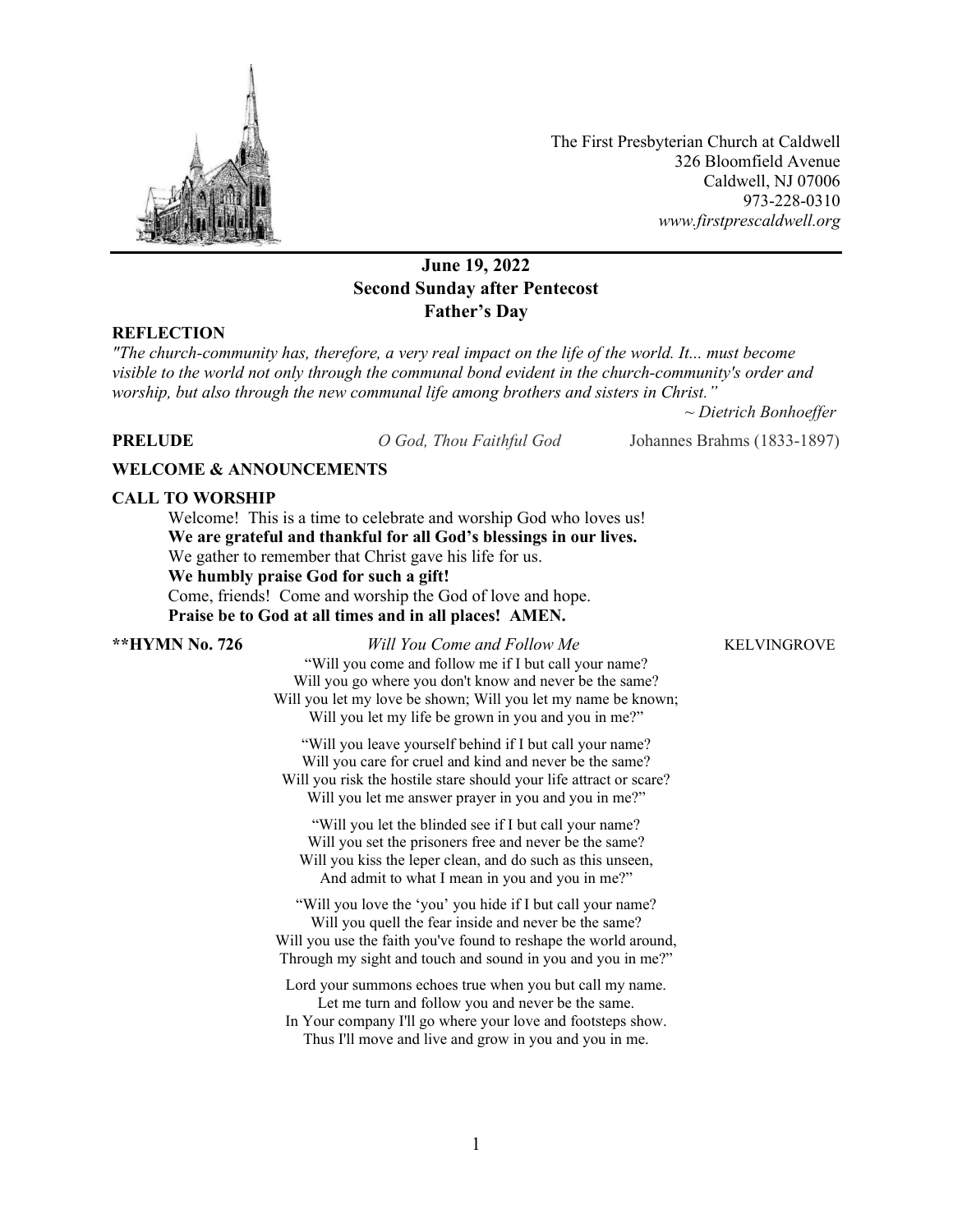### **PRAYER OF CONFESSION** *(In Unison)*

**Now that Easter is done and gone, Holy One, we no longer hear the special music. Rather than living in the newness you bring, we do things the way they have always been done. Instead of proclaiming what we hear in quiet from the rooftops, we stay quiet. We act as if having a visible faith means having a visible building and a tall steeple. And the ones we might have rescued begin to drown in turmoil. Please forgive us, Lord. Please heal and restore us to wholeness and hope. Give us courage to be your disciples. Help us to learn how to make the good news of Jesus visible in what we do and communicated in what we say. We ask this in Jesus' Name.**

### **ASSURANCE OF FORGIVENESS**

Friends, listen to the good news! Christ came to give us new life; to redeem and heal our brokenness.

**We are made whole through his boundless love. In Jesus Christ we are forgiven. AMEN.**

| <b>**HYMN No. 591 (Refrain)</b> | Halle, Halle, Hallelujah!<br>Halle, halle, hallelujah!<br>Halle, halle, hallelujah!<br>Halle, halle, hallelujah!<br>Hallelujah! Hallelujah!                                                                                                                                                              | HALLE, HALLE                                   |
|---------------------------------|----------------------------------------------------------------------------------------------------------------------------------------------------------------------------------------------------------------------------------------------------------------------------------------------------------|------------------------------------------------|
| <b>FIRST LESSON</b>             | Acts $2:43 - 47$                                                                                                                                                                                                                                                                                         |                                                |
| <b>SPECIAL MUSIC</b>            | Give Me Jesus                                                                                                                                                                                                                                                                                            | African American Spiritual<br>arr. Tom Trenney |
| <b>GOSPEL LESSON</b>            | Matthew 10:26-27, 38-39                                                                                                                                                                                                                                                                                  |                                                |
| <b>SERMON</b>                   | The Church in Acts: Visibility                                                                                                                                                                                                                                                                           | Rev. William Schram                            |
| **HYMN No. 319                  | Men of Faith, Rise Up and Sing<br>Men of faith, rise up and sing<br>Of the great and glorious King.<br>You are strong when you feel weak;<br>In your brokenness complete.<br>Shout to the north and the south;<br>Sing to the east and the west.<br>Jesus is Savior to all,<br>Lord of heaven and earth. | <b>SMITH</b>                                   |
|                                 | Rise up, women of the truth.<br>Stand and sing to broken hearts<br>Who can know the healing power<br>Of our awesome King of love.<br>Shout to the north and the south;<br>Sing to the east and the west.<br>Jesus is Savior to all,<br>Lord of heaven and earth.                                         |                                                |
|                                 | We've been through fire; we've been through rain;<br>We've been refined by the power of his name.<br>We've fallen deeper in love with you.<br>You've burned the truth on our lips.                                                                                                                       |                                                |
|                                 | Rise up church, with broken wings;<br>Fill this place with songs again<br>Of our God who reigns on high;<br>By God's grace again we'll fly.                                                                                                                                                              |                                                |